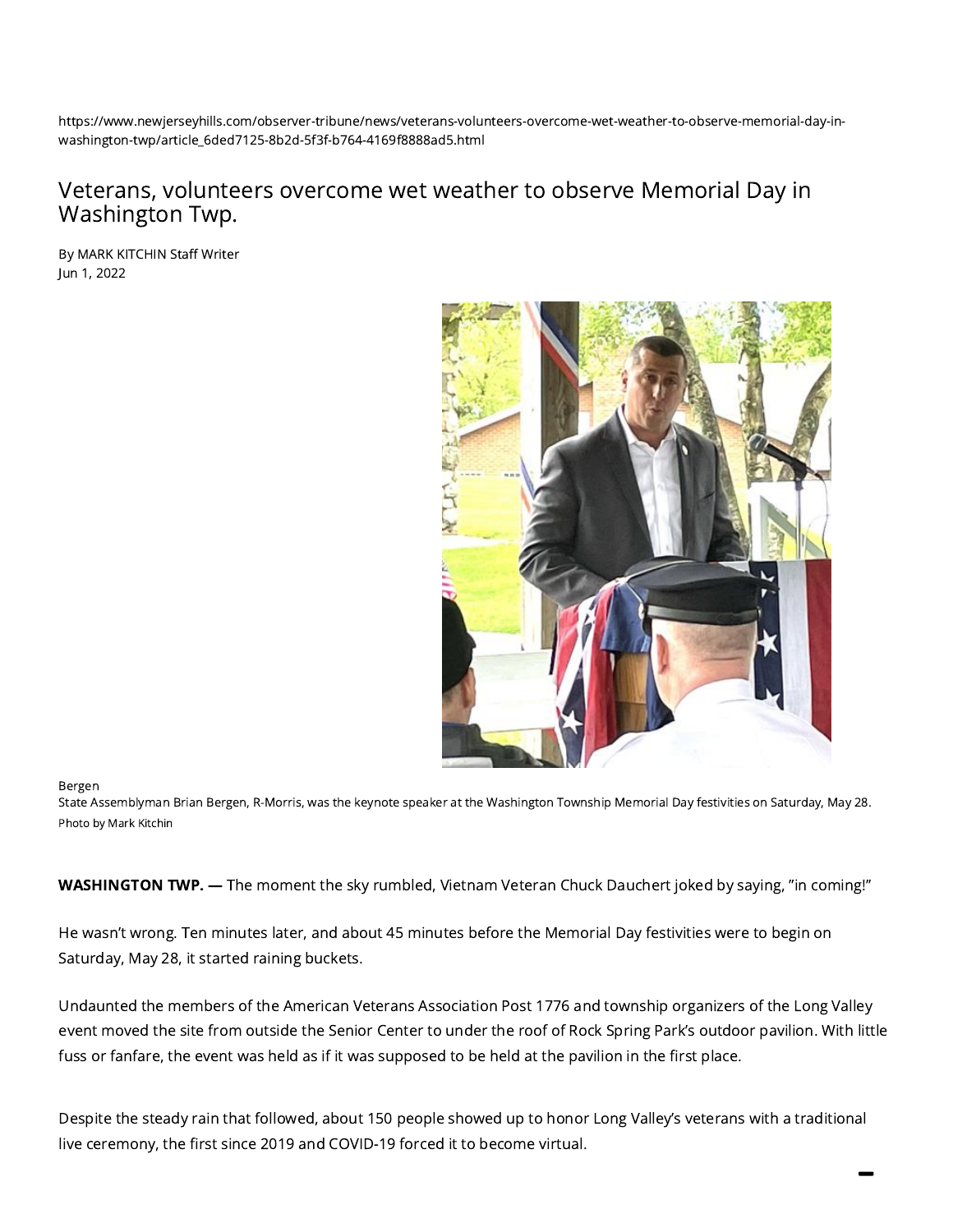"The weather kind of held,'' said Mayor Matt Murello. "Thankfully we have this nice pavilion we were able to move everything into. This ceremony means a lot to the people in the township. We have a very engaged veterans group. To be able to do this, and honor the veterans that have passed means a lot to the people in town.''

The keynote speaker of the proceedings was state Assemblyman Brian Bergen, R-Morris, an Army war veteran and Apache Helicopter pilot who received a Combat Action Badge and Bronze Star for his service in Iraq. His remarks were about remembering comrades and past soldiers who had fallen so that he could survive. He also challenged the audience to use the day as one of self reflection and motivation to do better.

"I see Memorial Day as a time to demand more of ourselves,'' Bergen said. "To commit to volunteering more in our community, to give more to charity, to simply commit to being a better person. It's a time for us to take inventory of our personal sacrifices and add more to the list.

"Join me in self reflection and use the day and time to motivate yourself to do just a little bit more, to be a little bit better to repay the sacrifices of these brave men and women through your actions, not just your words.''

A touching moment came when six fifth grade students from Old Farmers Road School appeared with the school's outgoing Principal Joe Ciulla. Members of the Veterans Association visited the school earlier in the week for a flag raising and to talk to the students about serving your country.

In preparation for their visit, the students wrote letters to the veterans about the importance of Memorial Day and thanking them for their service. The students read their letters out loud to the audience starting with Tillie Vazquez.

"It is so important that we continue to celebrate Memorial Day because brave men and women fought for peace,'' Vazquez said. "Soldiers sacrificed their lives for us. Thank you for everything you do for us and those who gave their lives for us.''

The master of ceremonies, Thomas McBride, who is commander of the American War Veterans 1776 Chapter, was so touched that he immediately gave the students American Veterans Association 1776 pins commemorating their efforts.

"I very rarely give these out,'' McBride told the children. "I don't even give these to the veterans. They have to pay for them.''

The veterans have been extremely active leading up to Memorial Day. During the past few weeks members of Post 1776 visited the elementary schools, Cucinella and Flocktown-Kossmann, as well as Old Farmers Road to take part in flag raising ceremonies and talk to the students about their experiences serving their country. Also along with members of American Legion Post 342 in Chester, they placed approximately 600 American flags on the graves of veterans in cemeteries throughout Long Valley.

The ceremony overall was held through the efforts of many along with township Recreation Director Darlene Hatcher and others from Washington Township Parks and Recreation. Members of the Long Valley Boy Scout Troops provided the Color Guard and several Girl Scout troop members were active in supporting the event.

Performances given by West Morris Central's acapella group included the singing of the "National Anthem," "God Bless America" and "America the Beautiful." An opening prayer was given by Ingrid Wengart of the Zion Lutheran Church.